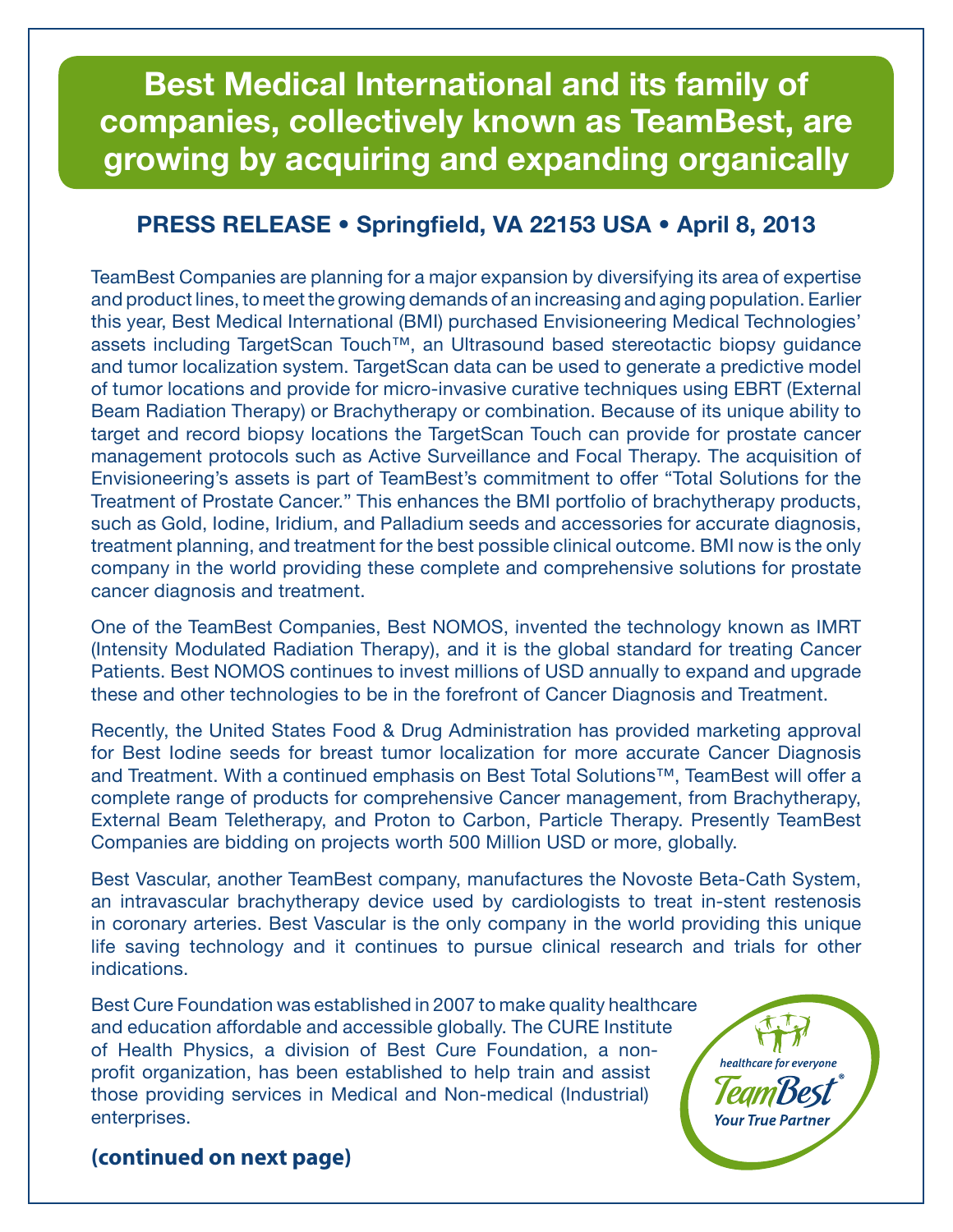TeamBest continues to provide Best Fellowships to residents and other medical professionals to attend medical conferences and workshops in their area of expertise.

TeamBest recently formed another new company, Best Dosimetry Services, to provide personnel dosimetry services for medical and non-medical workers handling hazardous materials.

One of TeamBest's new companies is Best NDT (Non Destructive Testing) which offers a wide range of products globally for the Oil and Gas Pipeline Industry such as isotopes, pipe crawlers, cameras, and other devices and accessories, including Quality Assurance and Quality Control Products.

USA and Canada alone will spend nearly 10 to 15 Billion USD per month over the next two decades in Oil and Gas exploration, infrastructure, production and distribution. Kitsault Energy, established in 2013, is planning for a Dedicated Energy Corridor/Natural Gas Pipeline from North East British Columbia (Canada), Fort Nelson to Kitsault Resort (one of TeamBest companies), Energy Export Terminal and LNG (Liquefied Natural Gas) Facility at Kitsault, BC Canada. This is a multi phase program, spanning 8 to 10 years. The First Phase is expected to cost 5 Billion USD, the Second Phase 5 Billion USD, Third Phase 10 Billion USD, and the Fourth Phase will be approximately 10 to 15 Billion USD.

The Best Global Talent Agency was established recently to meet the growing need of various industries for a highly trained and skilled labor force, and to provide training to Aboriginal First Nations Communities and others for these high paying jobs.

There are other expansion plans, all of which require huge investments and the need for highly trained and skilled staff. TeamBest has grown from a few employees to more than 500 employees with several offices in USA, Canada, Europe and India and continue to add more new staff every month. TeamBest is investing 10 Million USD or more every year in new product development, clinical research and trials. TeamBest plans to continue this for quite some time to expand the product portfolio globally.

Every day, quality products manufactured by TeamBest companies are saving thousands of lives world wide. We at TeamBest would like to thank our loyal customers of nearly 40 years, in the medical and non-medical operations, and our dedicated and hard working employees, some of whom have been part of TeamBest for over 35 years, with their extensive skills, dedication and loyalty.

#### **About Krishnan Suthanthiran, Founder & President of TeamBest Companies**

Krishnan Suthanthiran immigrated to Canada from India, in September 1969, after graduating with a Bachelor's Degree in Mechanical Engineering from University of Madras, India, to pursue his Master's Degree in Mechanical Engineering at Carleton University, Ottawa, Ontario, Canada. He arrived with a total of 400 Canadian Dollars. Subsequently, he received a National Research healthcare for everyone Council of Canada Research Assistantship, and graduated with a Master's Degree in 1971. Having lost his father to Cancer while he was an undergraduate student in Engineering, he has dedicated **Your True Partne.** 

### **(continued on next page)**